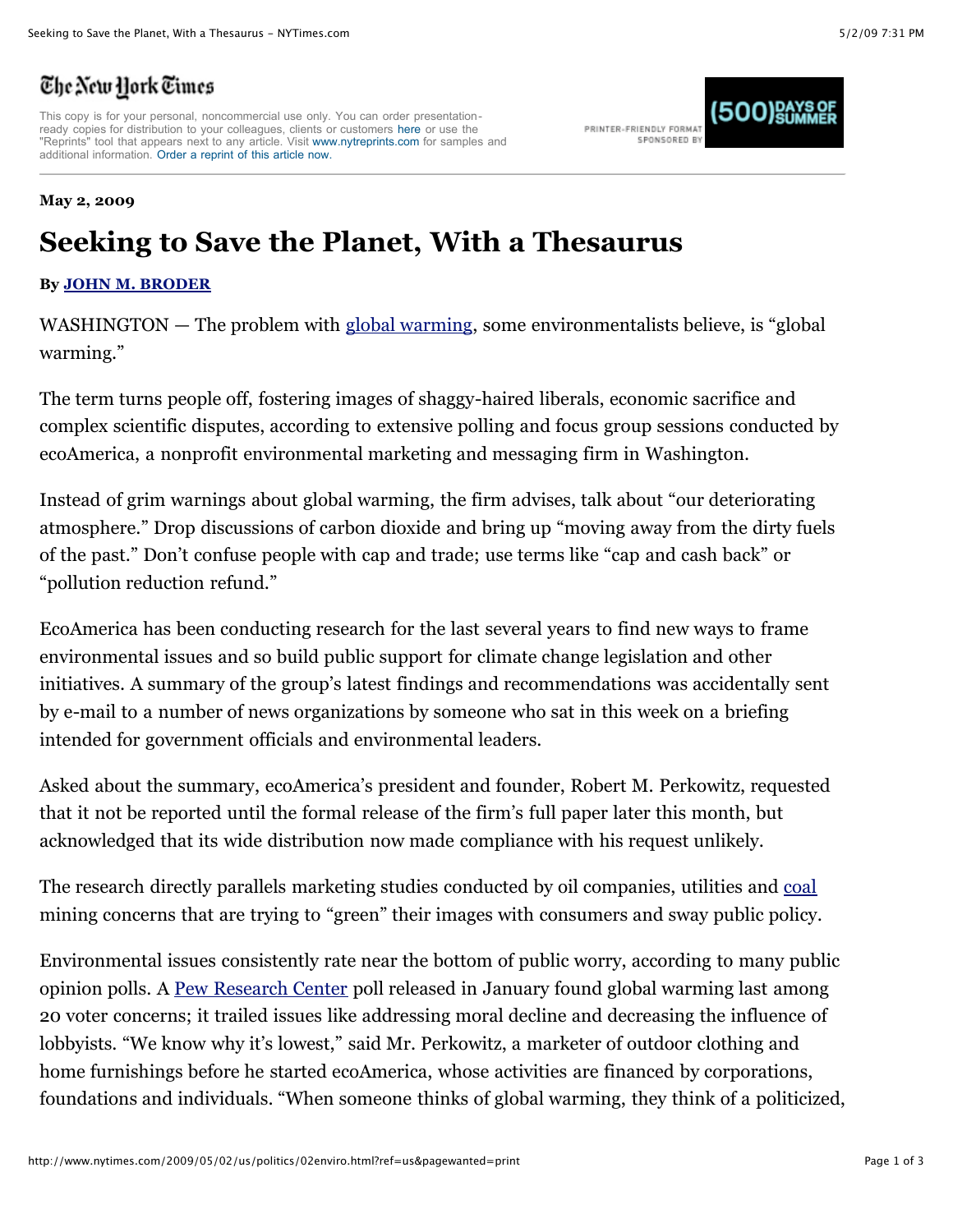polarized argument. When you say 'global warming,' a certain group of Americans think that's a code word for progressive liberals, gay marriage and other such issues."

The answer, Mr. Perkowitz said in his presentation at the briefing, is to reframe the issue using different language. "Energy efficiency" makes people think of shivering in the dark. Instead, it is more effective to speak of "saving money for a more prosperous future." In fact, the group's surveys and focus groups found, it is time to drop the term "the environment" and talk about "the air we breathe, the water our children drink."

"Another key finding: remember to speak in TALKING POINTS aspirational language about shared American ideals, like freedom, prosperity, independence and self-sufficiency while avoiding jargon and details about policy, science, economics or technology," said the e-mail account of the group's study.

Mr. Perkowitz and allies in the environmental movement have been briefing officials in Congress and the administration in the hope of using the findings to change the terms of the debate now under way in Washington.

Opponents of legislation to combat global warming are engaged in a similar effort. Trying to head off a cap-and-trade system, in which government would cap the amount of heat-trapping emissions allowed and let industry trade permits to emit those gases, they are coaching Republicans to refer to any such system as a giant tax that would kill jobs. Coal companies are taking out full-page advertisements promising "clean, green coal." The natural gas industry refers to its product as "clean fuel green fuel." Oil companies advertise their investments in alternative energy.

Robert J. Brulle of Drexel University, an expert on environmental communications, said ecoAmerica's campaign was a mirror image of what industry and political conservatives were doing. "The form is the same; the message is just flipped," he said. "You want to sell toothpaste, we'll sell it. You want to sell global warming, we'll sell that. It's the use of advertising techniques to manipulate public opinion."

He said the approach was cynical and, worse, ineffective. "The right uses it, the left uses it, but it doesn't engage people in a face-to-face manner," he said, "and that's the only way to achieve real, lasting social change."

[Frank Luntz,](http://topics.nytimes.com/top/reference/timestopics/people/l/frank_luntz/index.html?inline=nyt-per) a Republican communications consultant, prepared a strikingly similar memorandum in 2002, telling his clients that they were losing the environmental debate and advising them to adjust their language. He suggested referring to themselves as "conservationists" rather than "environmentalists," and emphasizing "common sense" over scientific argument.